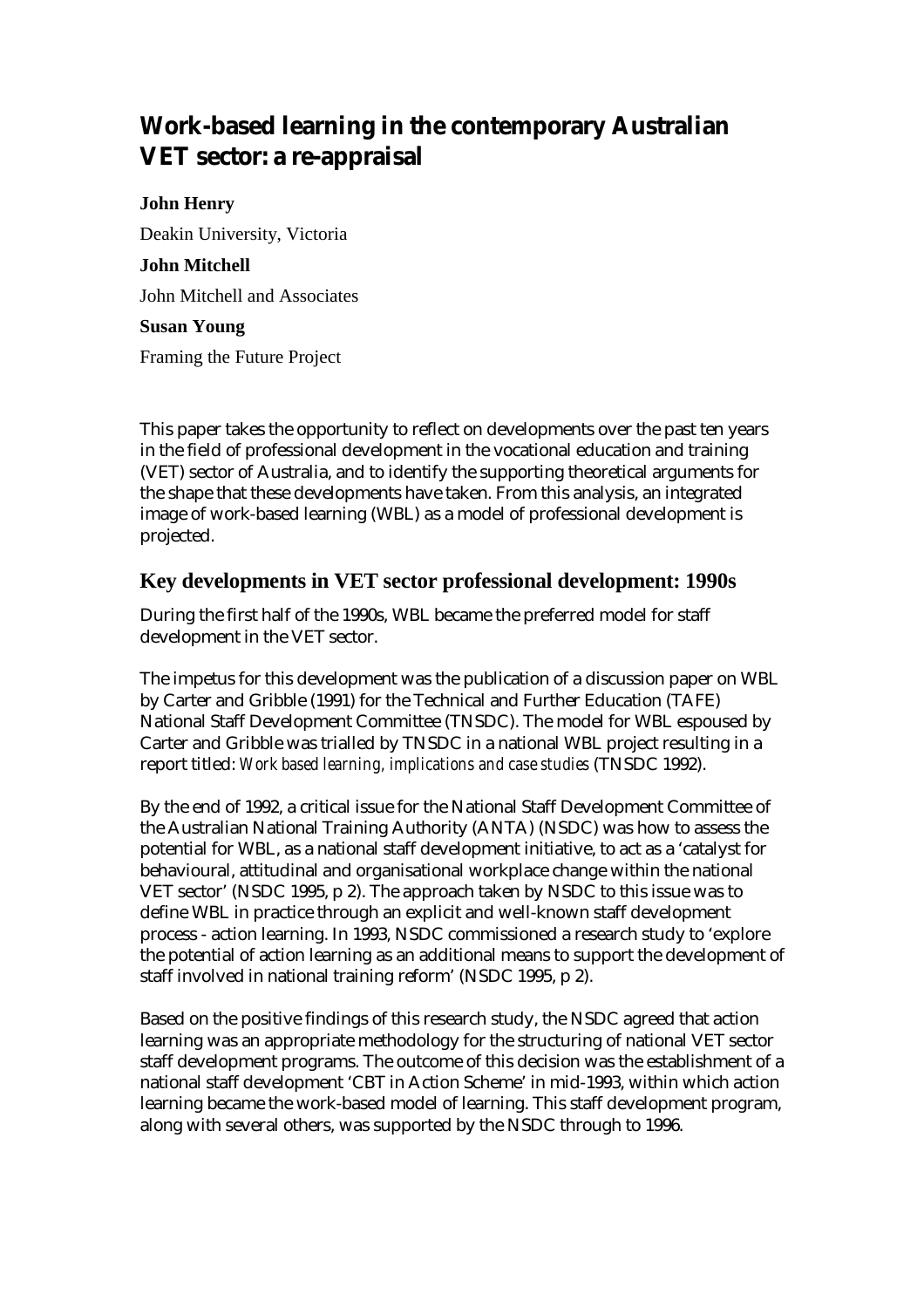In 1995, the NSDC revisited WBL as it had been defined and supported through the 'CBT in Action Scheme'. A discussion paper was released in June of that year entitled 'Work-based learning: a model for national staff development'. This paper crystallised the rationale of NSDC for supporting WBL as the preferred model for its national staff development programs.

The 1995 NSDC rationale for WBL was a continuation of the Carter and Gribble (1991) argument that staff development models for the VET sector should reflect the changes that are being promoted more broadly in Australian businesses to meet the challenges of the post-industrial economy. The 1995 NSDC discussion paper asserted that its staff development framework must be consistent with both the training demands of an increasingly complex public and private organisational context and the national training policy of ANTA.

Put directly, the argument ran as follows:

- ANTA's national training policies have been informed by industry and business interests and therefore reflect the training needs and demands of industries and enterprises facing the workforce and organisational challenges of the emerging post-industrial economy in Australia and globally;
- workplace training is a consistent demand placed on training providers in the NVETS by employers seeking the most effective way of meeting their workforce training needs, and is therefore a key component of ANTA policy;
- NVETS' staff development programs must therefore focus on learning strategies that provide structure and flexibility to the delivery of workplace training in order to achieve outcomes required by clients;
- NVETS staff development programs with an emphasis on workplace training delivery also need to promote the necessary behavioural, attitudinal and organisational workplace change (cultural change) to NVETS' training provider institutions, so that the delivery of training in business and industrial workplaces becomes understood and acceptable as routine practice by training staff;
- an effective approach for achieving these twin goals of workplace training capability and associated supportive culture within training provider organisations is to provide the opportunity for training provider staff to experience structured workplace training/learning themselves.

Interestingly, the 1995 NSDC discussion paper developed the argument for its preferred VET practitioner staff development framework by proxy. The logic seems to be that if a case can be made for a particular set of staff development strategies for enterprises of the Australian post-microeconomic reform and post-industrial period, then the same case applies, according to the argument unpacked above, to the VET sector.

While still promoting the WBL model as the staff development framework for the VET sector, NSDC was proposing for the 1996-1998 period to expand the learning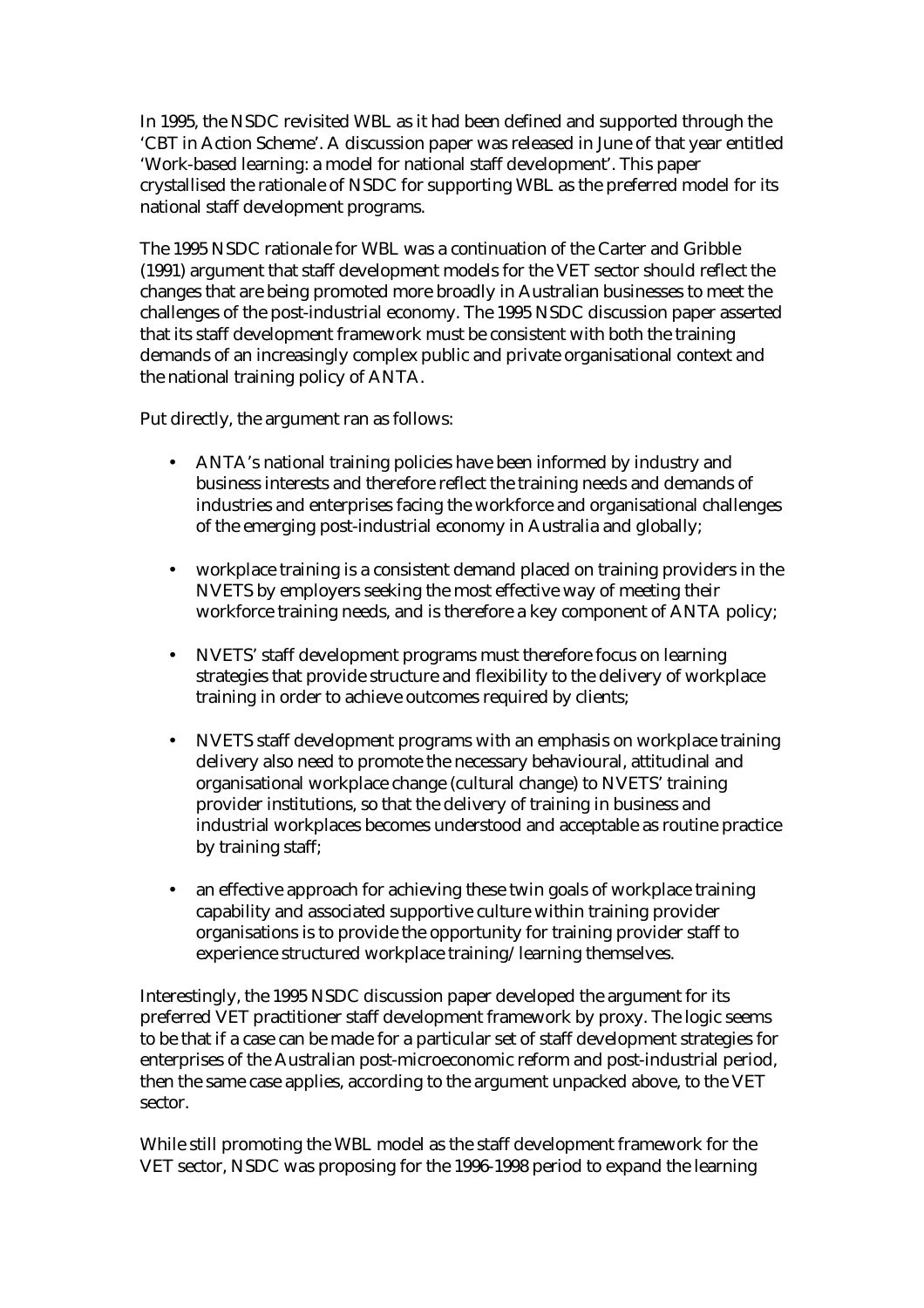strategy options available through its programs from its 1993-1995 emphasis on action learning.

ANTA intervened in late 1996 by contracting NCVER to conduct new research into professional development for the VET sector. NCVER commissioned five projects, the reports of which were published together in 1997 as *Research Reports into Professional Development* (Mather et al 1997).

The following were key themes from these reports:

- Professional development programs are more effective when linked to national VET policy goals and organisational change.
- As examples of learner-centred professional development approaches that have a greater impact on organisational change and participant staff development, successful professional development methodologies include work-based and selfpaced learning with action learning.
- Professional development programs need to include, in addition to front-line VET practitioners, professional development project coordinators and facilitators and managers of training organisations.
- Evaluations of professional development programs need to move beyond those designed to mainly satisfy funding requirements to become the basis of program improvement.

Mather et al (1997) have identified learner-centred approaches amongst the innovative methodologies in VET sector professional development. 'Learner-centred methodologies that allowed flexibility, a mix of experience/practice/theory/ reflection, and structured contact with other learners, had a much greater long-term impact on attitudes and behaviours' (Ward 1998, p 14). Strong support was noted for action learning and mentoring.

WBL, as a conceptual device in the discourse of professional development in the national VET sector, gained in strength from these NCVER-commissioned research reports. It is thus no surprise that WBL then became the major structuring framework of ANTA's two key national staff development projects from 1997; *Framing the future* (FTF) and *LearnScope*.

WBL and action learning came together explicitly as integrated components of a VET sector staff development model with the establishment of the FTF project in 1997. Planning for FTF began in 1996, and in May 1997 ANTA contracted a project team from the Para Institute of TAFE (South Australia) to manage this national staff development initiative.

Field (1999, p 2), in his evaluation report of FTF, commented that the FTF project team had developed this staff development program in a way that mirrored 'the kinds of characteristics the VET system in Australia is seeking – for example, being empowering for participants, user driven and flexible'.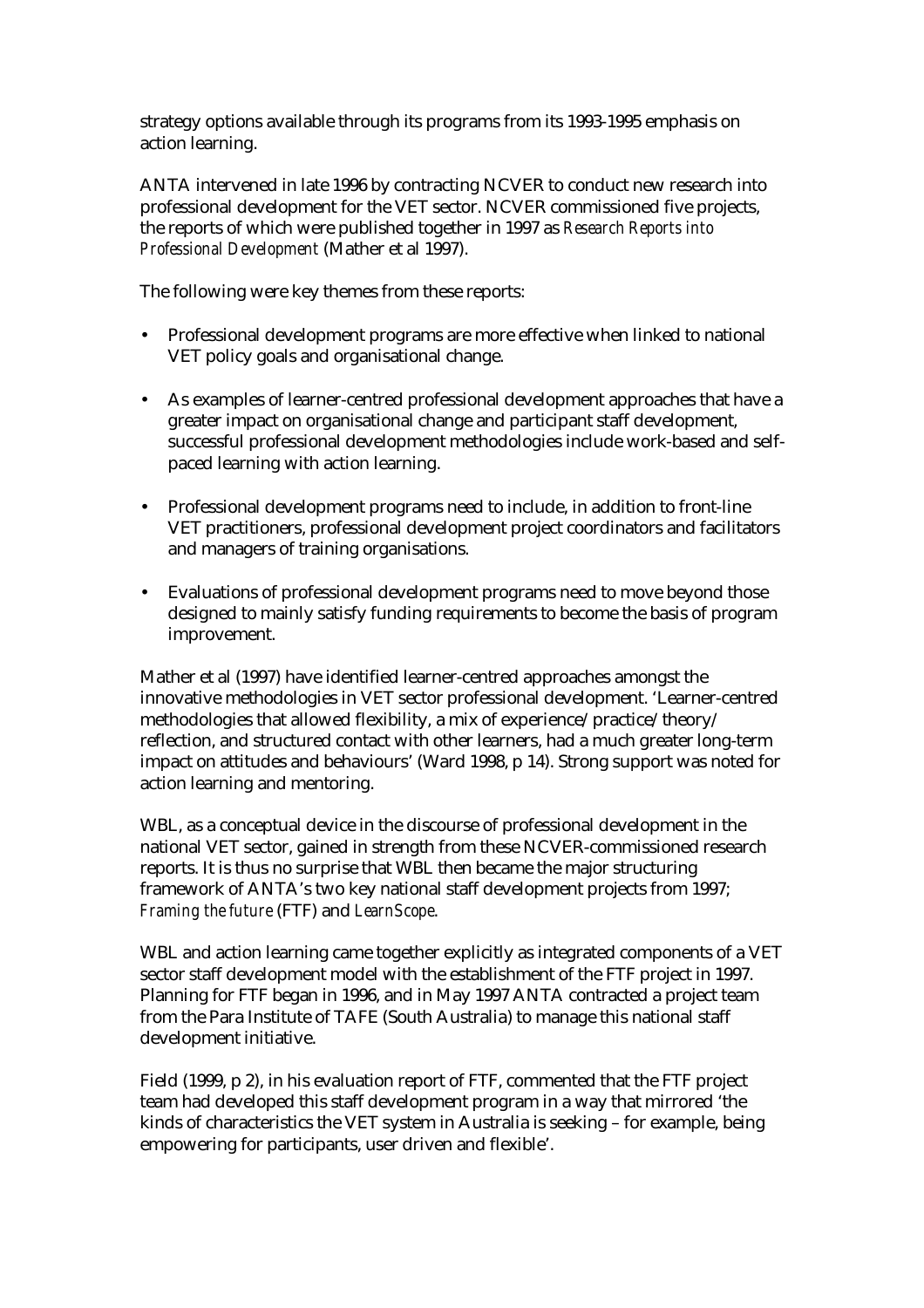Through the funding of individual WBL projects, FTF supported the staff development needs of people in the VET sector who are involved with the implementation of the National Training Framework (NTF). These projects typically involved small groups of people dealing with an idea or issue within a work team identified by the organisation as needing to be resolved. These projects had management support for the work being undertaken, industry/enterprise involvement and a project facilitator (ANTA 2000).

The central project team of FTF defined its work in terms of a challenge to develop a model of staff development that would:

- promote the use of workbased learning as a means of moving beyond awareness to practical application;
- help VET staff to keep up to date with emerging changes within the VET system; and
- be demand driven, relevant, flexible, cost effective and timely (ANTA 1998).

This challenge was tackled through a model of staff development that encouraged VET practitioners to take responsibility for their own learning to meet their individual needs. The model made use of a number of learning strategies – action learning, technology-based learning, and sharing and reflection among groups of practitioners. FTF attempted, through its model, to support staff development experiences that were real and connected directly with the work of training staff and management. In this way, FTF projects were designed to assist VET sector personnel tackle real work problems and challenges with increased knowledge and understanding.

The advantages claimed by FTF (ANTA 1998) for its particular adaptation of WBL were that its staff development model:

- was *flexible,* as people chose the level and scope of staff development they needed; there were few constraints on how, when and where they learn.
- was *empowering*, as it moved VET practitioners beyond simply gathering facts about the new system to the development and application of skills and knowledge as it affected them.
- had the potential to be *self-sustaining,* as it facilitated the development of a workbased learning culture.

Clearly, FTF emerged from the 1990s as a proponent of WBL informed by the initiatives introduced by ANTA into the evolution of its national framework for staff development within the VET sector, beginning in 1991 with the Carter and Gribble discussion paper for the TNSDC and flowing through the NSDC staff and management development programs from 1992 to 1996. The FTF Program is a grand daughter of this WBL speciation process, and is now perhaps poised for a further metamorphosis into yet new but related forms of staff development.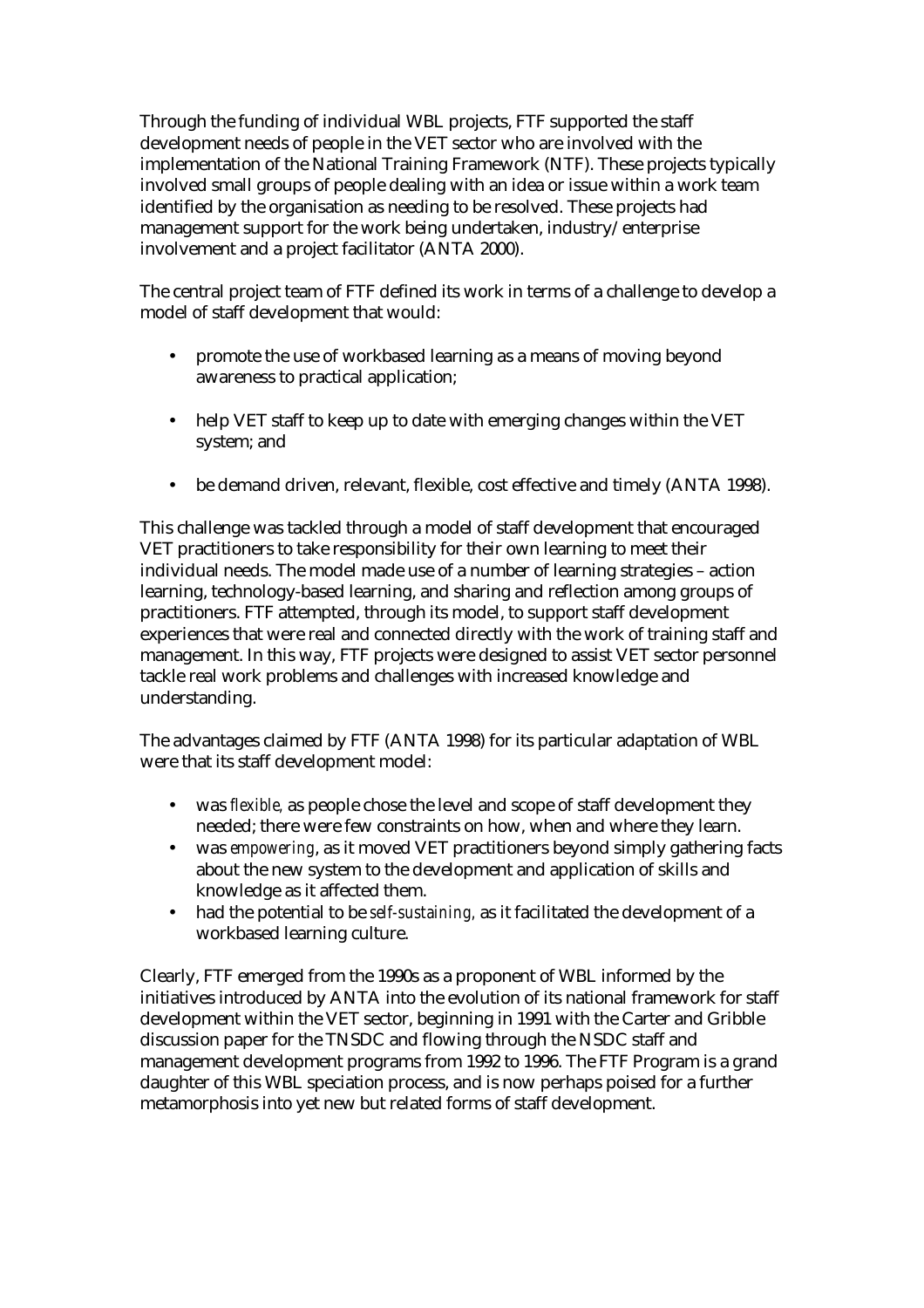## **Theoretical foundations of WBL**

Advocates of WBL in the 1990s (eg Marsick and Watkins 1990; Mumford 1997) refer for support for this approach to professional development to two main domains of research and debate; that related to the development of theoretical perspectives relevant to adult education and learning, and that associated with the transformation of organisations into so-called 'learning organisations'. Where WBL approaches to professional development tend to be presented to the VET sector through more technical and procedurally styled documents, often the appeal of these accounts to the VET practitioner audiences is through their implicit connectedness to previously accepted concepts of adult education and organisational change processes.

Accordingly at this point, we undertake a brief review of the theoretical foundations of the contemporary discourse surrounding WBL drawn from literature on adult education and learning organisations.

### **Adult education**

Zuber-Skerritt (1992, p 54) claimed that the principles of adult learning 'led to a revitalisation of action learning' in the field of professional development. She reached this conclusion after reviewing theories of knowing and learning as relevant to professional development. Of relevance is Zuber-Skerritt's foregrounding of holistic theories of knowing and learning. Holistic theories are defined as those that 'do not consider parts of the learner's system (eg. behaviour, memory, speech acts, etc.) but the phenomena of learning in the person as a whole; they describe the phenomena as they appear in the person's consciousness' (1992, p 44).

Holistic theories of knowing and learning, according to Kolb (1984, p 21), encourage 'integrative perspectives on learning that combine experience, perception, cognition and behaviour (action)'. This is because learning is perceived as a dialectical process that integrates experience and concepts, observation and action in real and problematic situations. This dialectical conception of learning (and education) is a common theme linking these various examples of holistic learning theories.

Through dialectical thinking, development of social-political perceptions and awareness could be acknowledged and incorporated into holistic theorising about adult learning. Kolb (1984) has referred to the socio-emotional development throughout a person's life cycle, and Zuber-Skerritt (1992), in her commentary on Kolb, has noted the contribution of the radical education movement as represented by Illich (1972) and Freire (1972) to experiential learning theory. This construction of the process of dialectical thinking within a holistic orientation to adult learning is the antithesis of learning associated with static and deterministic thinking. Dialetical thinking within a model of experiential learning is, in essence, thinking within processes of social and organisational change.

In Kolb's theory of experiential learning, dialectical thinking is incorporated as central to the process of creating new knowledge through the transformation of experiential learning (1984, p 38). This is clearly represented in his six propositions of adult experiential learning:

1. Learning is best conceived as a process, not in terms of outcomes;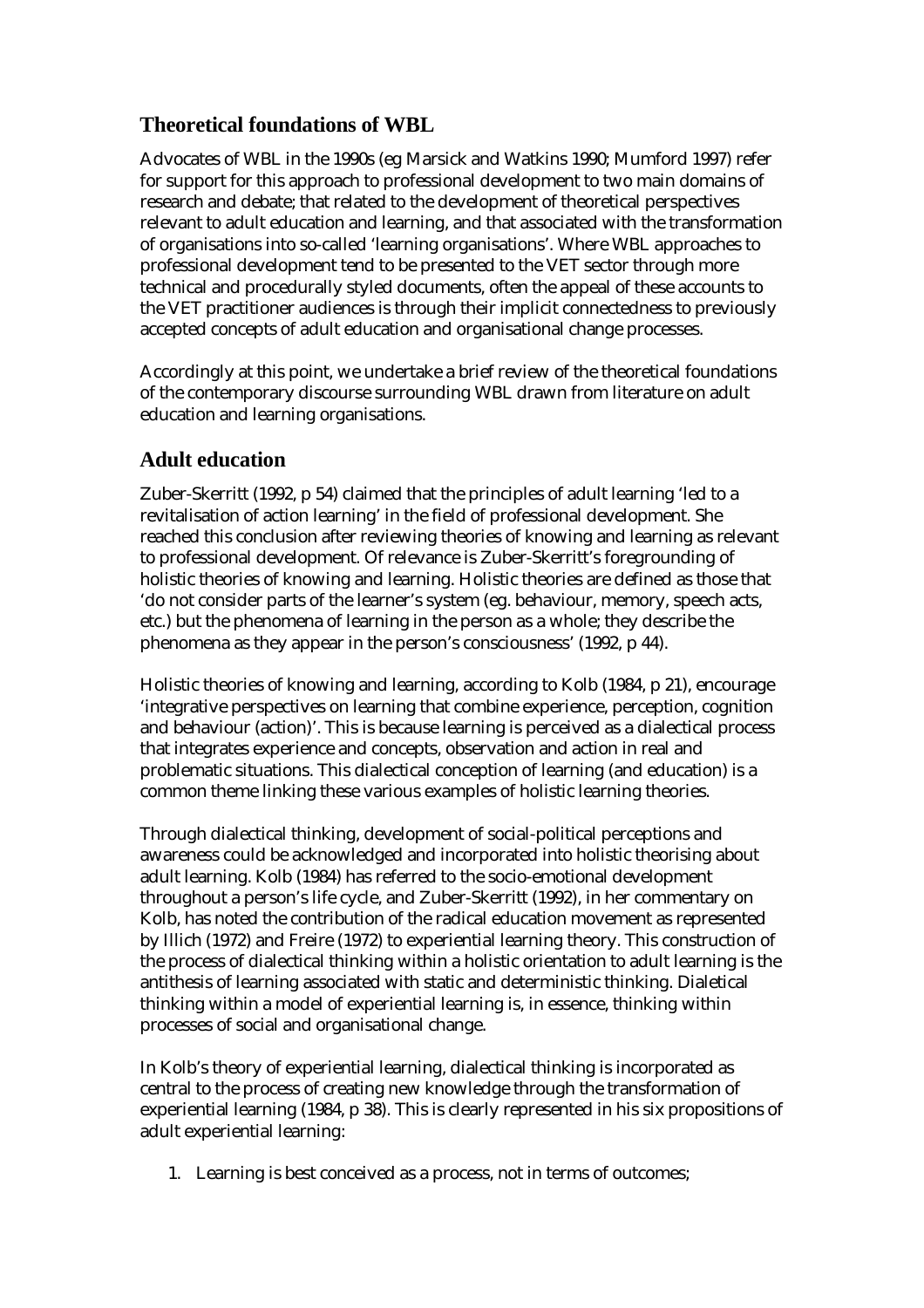- 2. Learning is a continuous process grounded in experience;
- 3. The process of learning requires the resolution of conflicts between dialectically opposed modes of adaptation to the world;
- 4. Learning is a holistic process of adaptation to the world;
- 5. Learning involves transactions between the person and the environment; and
- 6. Learning is the process of creating knowledge. (Kolb 1984, pp 25-38)

The emphasis on life experiences of adult learners by Knowles (1985) as being a rich resource for self-directed, problem solving groups, and Candy's (1991) reference to constructivism in his analysis of lifelong learning and the way adults create personal constructs in order to give meaning to their world of experiences, also connect to holistic theories of knowing and learning with their cyclical processes linking experiences to informed action and expanded understanding.

Mumford (1990) developed his own version of the experiential learning cycle with full acknowledgement to Knowles (1985, 1986), Kolb (1984) and Lewin (1948). Mumford (1997) overlaid his four-staged learning cycle (experiencing, reviewing, concluding and planning) onto Revans' (1982) work on action learning.

His revised action learning - 'learning equation' - enabled Mumford (1997) to emphasise the iterative nature of action learning by initially associating Revan's 'Questioning Insight' with the reviewing stage of his learning cycle. This was intended to lead members of an action learning set to the other three stages of his learning cycle before reviewing the experience of their planned new action as the start of the next learning cycle.

> The Action Learning process is potentially extremely rich because it provides scope for consistently going around the Learning Cycle and discovering more about yourself, more about the process, more about how to transfer particular experiences to other situations. (Mumford 1997, p 12)

What emerges from this short exploration of the learning theories informing the discourse on adult learning is a direct discursive connection to WBL in the form of action learning.

#### **Learning organisations**

The substantial literature on learning organisations provides a further theoretical and discursive foundation to the contemporary construction of WBL in the VET sector. Although the notion of a learning organisation can be a somewhat ambiguous concept (Poell et al 2000), it is structured by the recurring theme of learning facilitation at individual, team and organisational levels linked to the argument that teams are crucial contexts in post-industrial enterprises for the organisation of both work and learning (Dixon 1994; Senge 1990).

Also of interest is the tension in the learning organisation literature over the positioning of individual and collective learning. For example, Duignan (1995, p 7) recognises learning as 'essentially an individual phenomenon', and then argues for particular forms of learning programs that are conducive to the transformative agenda of organisations. 'Learning programs … in organisations are unlikely to succeed if they fail to consider the complexities of organisational life …. While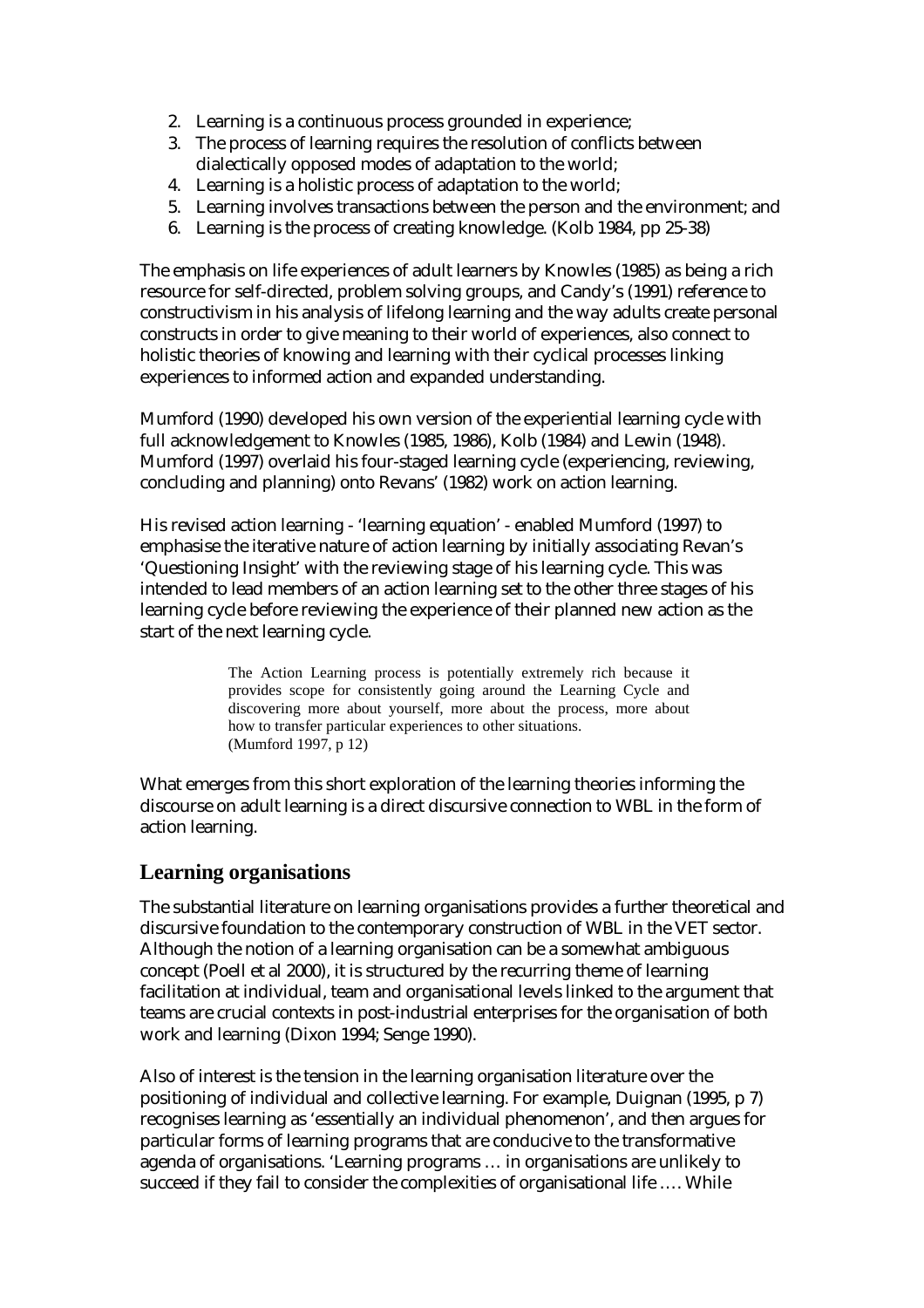individuals and groups can be provided with learning opportunities, the challenge is to transform this learning into organisational learning' (Duignan 1995, p 8). Mabey et al (1998) and Smith (1998) would respond to this challenge by positioning staff development within a strategic human resource model where individual staff learning is closely linked to organisational objectives.

Meeting this challenge requires, in the first instance, an understanding of the complexities of adult learning in an organisational context; the context of the workplace. The key researchers addressing this challenge include Aygyris (1990, 1993); Boud (1997); Boud et al (1985); Garrick (1998); Kolb (1984); Marsick (1987); Marsick and Watkins (1990); Mezirow (1981, 1990) and Schon (1983, 1987). The work of these researchers focuses on learning within organisations as workplaces, as distinct from learning that occurs within formal educational institutions. The implications of this body of research work on organisational transformation are that individual workbased learning can, under certain conditions, lead to organisational learning and transformative change.

These certain conditions are those that promote the individual learning beyond what Mezirow (1981) identified as instrumental learning and onto dialogic and selfreflective learning. Dialogic learning occurs when people work and learn together in teams, for example. Learning in this dialogic domain is expected to expand as individual learning is transferred into collaborative and social organisational learning activities. Self-reflective learning is transformative learning as it involves individuals critically reflecting on their identity as staff and on their contribution to the social group within their organisation. According to Mezirow (1981), critical reflectivity leads to 'empowerment' of workers in an organisation. Associated ideas are those, for example, of Schon (1983) ('reflection-on-action'), Knowles (1980) ('selfdirection') and Argyris (1993) ('double-loop learning').

Another strand of theorising linking individual adult learning to organisational learning is represented by the work of Billett (1993, 1994), Brown et al (1989), Lave and Wenger (1991), Vygotsky (1978) and Wenger and Snyder (2000). These researchers argued that organisations, and the workplaces within them, construct contexts for individual and team learning that are sociocultural in nature. These sociocultural contexts for learning are 'communities of practice' (Wenger and Synder 1998, 2000; Young 2000) which define the scope for individual activity, in the sense of authentic tasks.

Within communities of practice, workplace learners are able to assimilate the culture, values and ethos of their organisations (Brooker and Butler 1997; Fuller 1996). Successful communities of practice, however, are those that are able to transform themselves by the learning synergies latent within any sociocultural entity. The key to transformation is the characteristics of the communication networks within a community of practice (Billett and Rose 1996; Cunningham 1998; Pea 1993), eg quality communication between participants forming a WBL network within a community of practice would be an explicit professional development strategy directed towards meaning appropriation, identifying and understanding relevant knowledge, and testing that knowledge in new and changing circumstances.

This research literature on learning organisations provides the underpinning theoretical and discursive arguments in support of WBL. WBL, in the form of action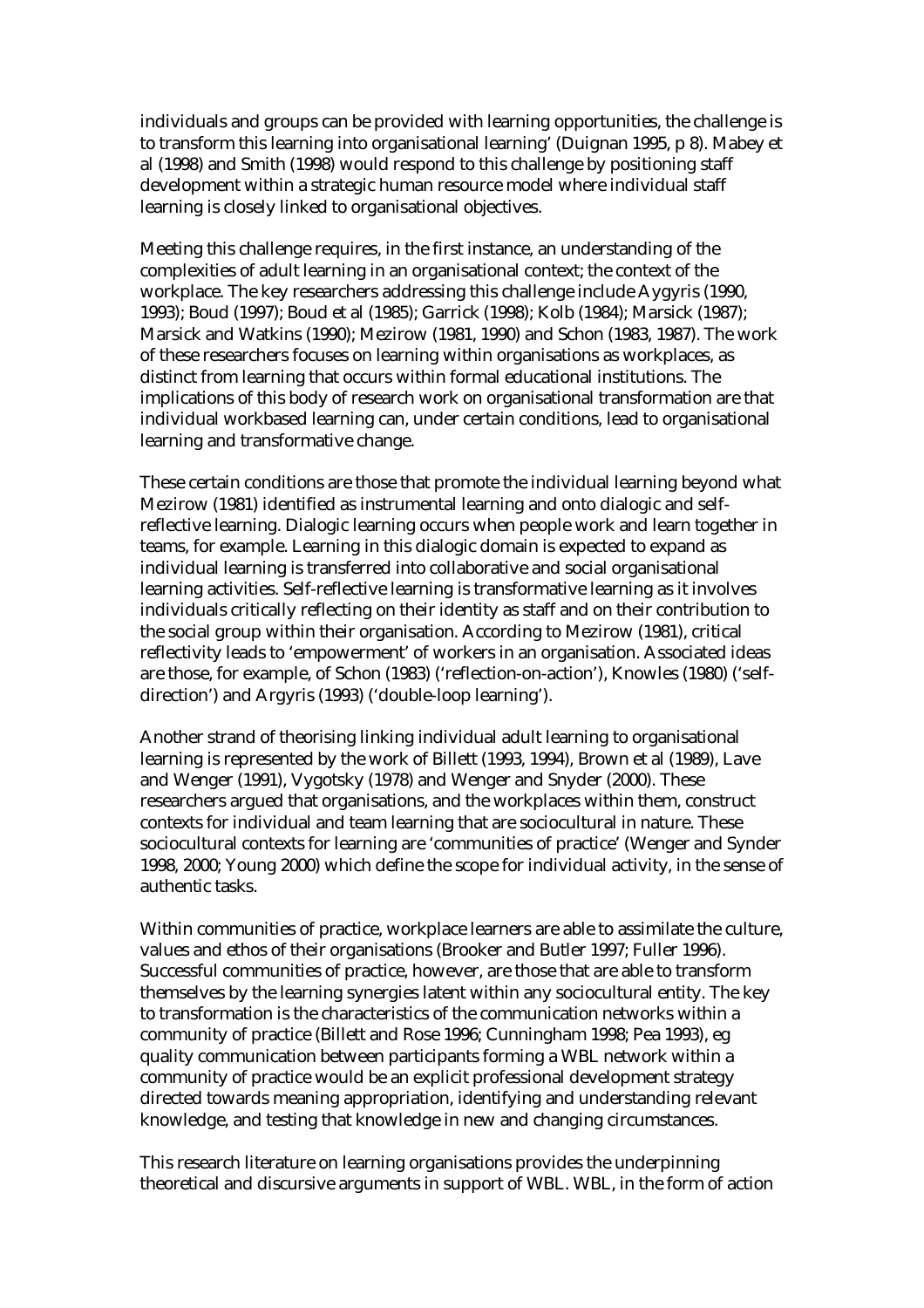learning (Mumford 1995; Passfield 1996) and action research (Clark 1989; Huse and Cummings 1985; McLennan 1989), emerges as a methodology through which transformative adult learning can lead to an organisation being able to 'continuously challenge and transform (its) own concept of identity' (Limmerick et al 1992, p 8). Passfield (1996, p 38) has argued that this capacity for organisational 'selftranscendence' (Jantsch and Waddington 1976, p 9) is a feature of an 'action-learning organisation'. This conflation of action learning by Jantsch and Waddington, as a form of WBL, with the concept of a learning organisation under the rubric of 'capacity building for self transcendence', clearly connects the research on learning organisations with the dominant contemporary conceptualisations and constructions of WBL, as a programmatic model for professional development in the national VET sector of Australia.

### **An integrated image of WBL**

This review of WBL provides the beginnings of a more detailed descriptive framework for evaluating and researching in the field of professional development. This framework draws together theoretical perspectives from:

- adult education and learning (andragogy); and
- learning organisations.

Also included in this emerging framework are the more general theories of critical social science that inform the methodologies of action learning and action research. The framework builds from the interconnecting core ideas within these theoretical perspectives. This connectedness can be represented across registers of learning and working activity of an organisation as in Figure 1 below.

Adult learning theory has been centred in this representation of the components of a potential theoretical framework for describing and analysing professional development programs. Adult learning theory informs WBL programs through action learning/research. These methodologies promote individual and group learning within an organisation and thereby initiate changes to the learning and working domains of the organisation. These domains of learning and working, while loosely coupled, are linked by the shared work and learning experiences of the same individuals constituting the organisation as a community of practice.

As a developing construct, integrating compatible ideas from adult learning, learning organisations and action learning/research, this representation facilitates new ways of thinking about WBL as a professional development model. This representation, given its grounding in the research literature briefly traced in this paper, locates WBL as an appropriate and relevant approach to professional development in contemporary times.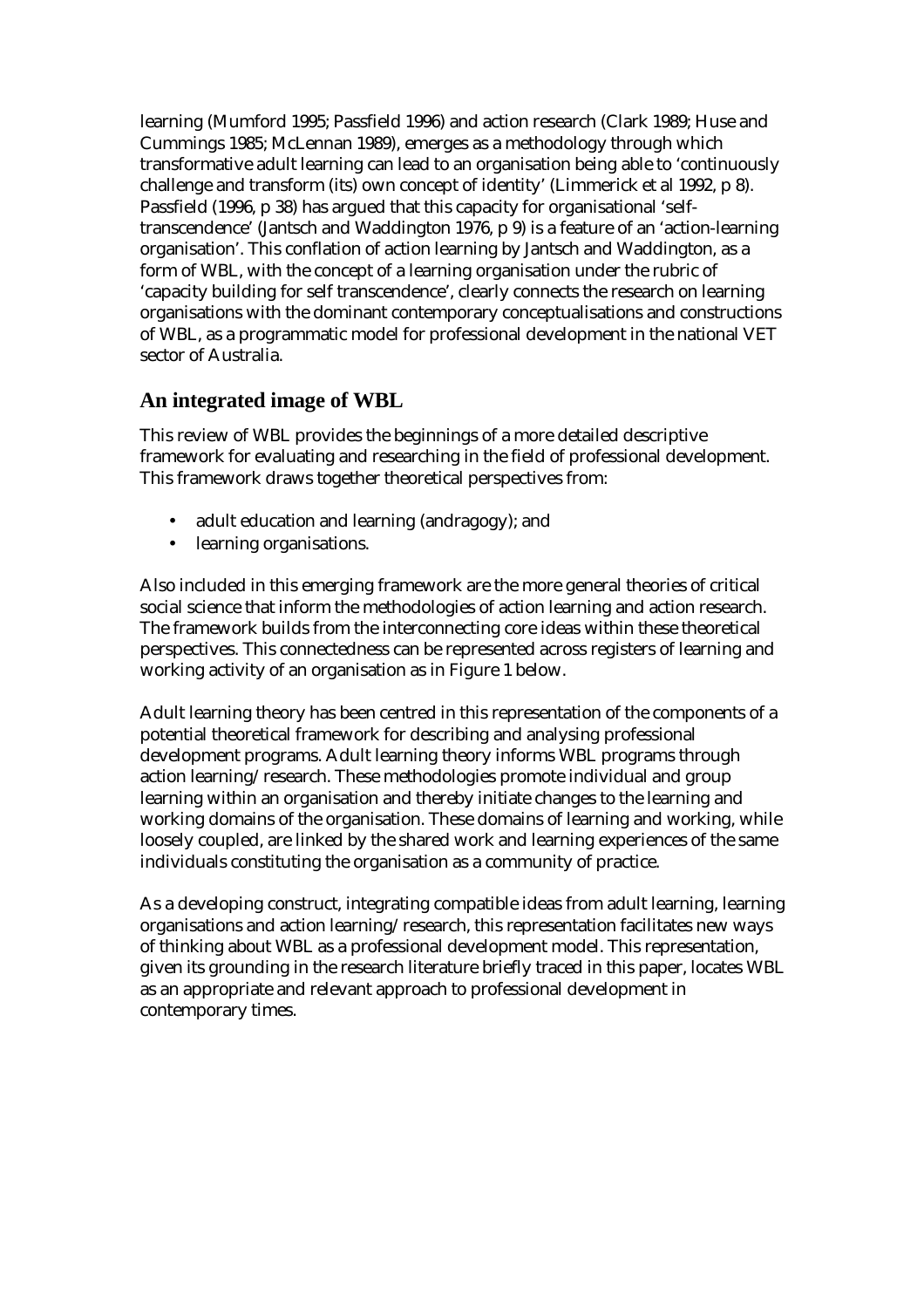Figure 1: Representation of the interconnectedness of and dynamics between andragogically-informed WBL (action learning/research) and the learning and working domains within an organisation

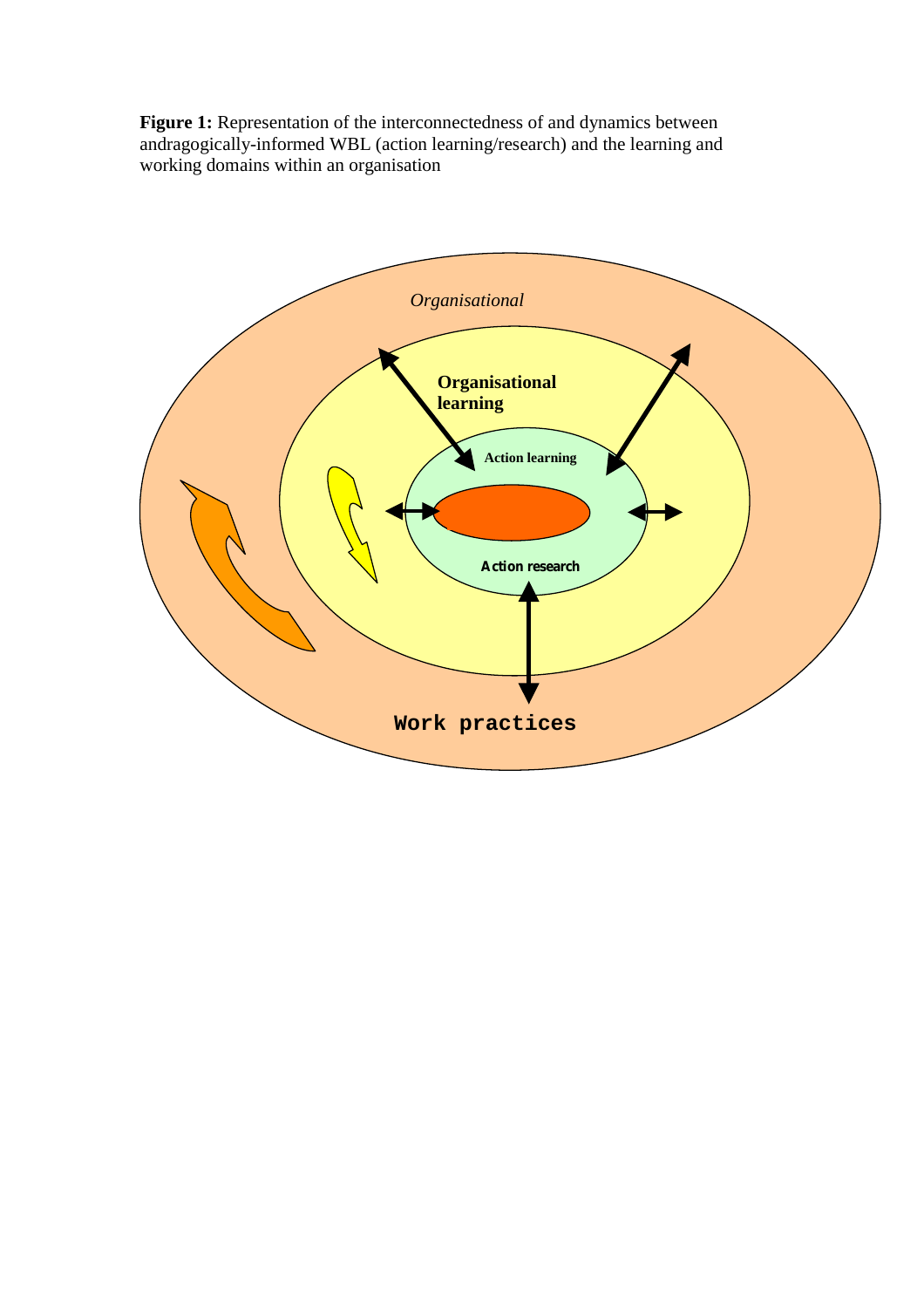# **Appendix - Theoretical foundations of WBL: core ideas**

### **Andragogy**

Adult learning theories foreground the following learning program features as key components for adult learner engagement:

- the program is experience-based and experiential
- the program facilitates learner-directedness, learner-centredness and learner self-determination
- the program activities are relevant with immediacy of application; they are action oriented
- the program encourages adaptive behaviours through transactions between the learner and his/her environment
- the program promotes dialectical thinking and holistic learning processes through iterative problem solving and the resolution of contradictions.

### **Learning organisations**

A learning organisation is recognised as creating an internal environment which values:

- a sociocultural climate that facilitates individual, team and organisational learning
- the development of problem-solving capacities in employees
- individual empowerment, self-direction, independent decision-making and autonomy coupled with critical thinking and reflection
- positive worker dispositions towards flexibility, innovation, adaptability and commitment to organisational goals
- achievement of required employee capacities through strategic/emancipatory models of staff development with an emphasis on WBL
- an organisational capacity for continuous improvement and, when necessary, transformational change.

### **Action learning and action research**

Action learning and action research are theoretically supported (from theories informing holistic learning programs and critical social science discourse) methodologies for structuring collaborative problem-oriented professional development.

The relevant characteristics of action learning/research are that both:

- are workbased.
- are iterative through experientially based cycles involving practice (work) action theories of individuals and teams, plus learning and newly created knowledge (theories) expressed through innovative practice. They are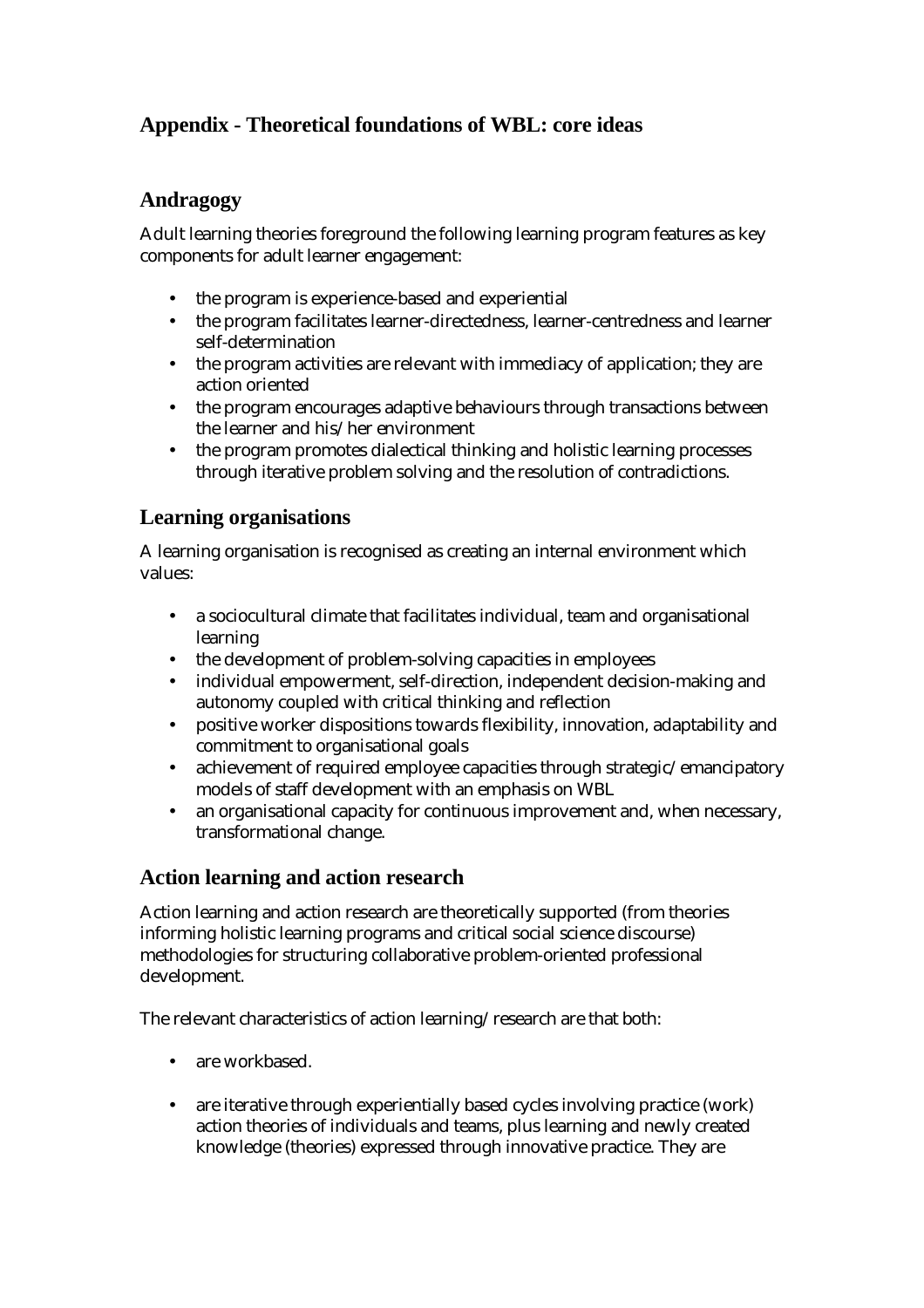therefore praxis focused.

- value critical self and group reflection by practitioners informed by and informing strategic new social action steps undertaken by the same practitioners attempting to resolve identified contradictions experienced in their workplaces.
- seek to change social circumstances (including institutional/organisational) by transforming participant understandings of these circumstances as they struggle to resolve problematic contradictions experienced in their social (work) setting.
- claim to liberate social actors (employees and managers), through collaborative action-based reflection, from routinised and habitual ways of thinking about themselves and their scope and capacity to act in and on their social world. In this sense, they claim to be potentially self-transcendent, emancipatory and socially (institutionally) transforming.

#### **References**

ANTA (1998) Workbased learning: a ready reference. Framing the Future, Australian National Training Authority, Melbourne, Australia.

ANTA (2000) More people, places and projects. Framing the Future, Australian National Training Authority, Melbourne, Australia.

Argyris C (1990) Overcoming organisational defences. New York, USA: Prentice-Hall.

Argyris C (1993) On organisational learning. Oxford: Blackwell.

Argyris C and Schon D A (1978) Organisational learning: a theory of action perspective. Reading, USA: Addison-Wesley.

Billett S R (1993) What's in a setting - learning in the workplace. Australian Journal of Adult and Community Education, vol 33, no 1, pp 4-14.

Billett S R (1994) Situated learning - a workplace experience. Australian Journal of Adult and Community Education, vol 34, no 2, pp 112-130.

Billett S R and Rose J (1996) Developing conceptual knowledge in the workplace. In J Stevenson (ed) Learning in the workplace: tourism and hospitality, pp 204-228. Brisbane, Australia: Centre for Learning and Research, Griffith University.

Boud D (1997) Providing lifelong learning through work-based study: challenges for policy and practice. Paper presented at the International Lifelong Learning Conference, University of Surrey, England, July.

Boud D, Keogh R and Walker D (1985) Reflection: turning experience into learning, London, UK: Kogan Page.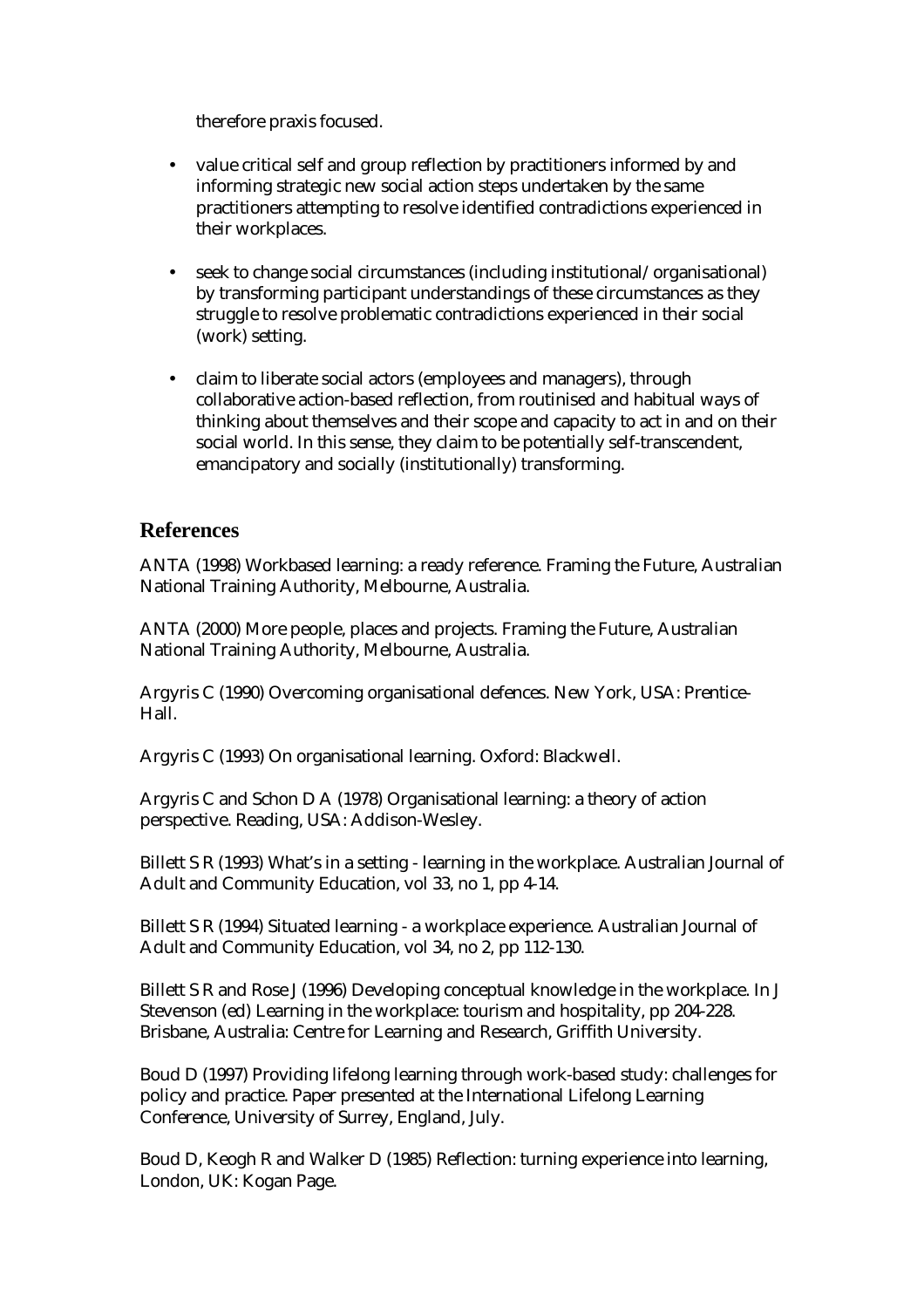Bramley (1996) Evaluating training effectiveness. London, UK: McGraw Hill.

Brooker R and Butler J (1997) Learning context within the workplace: as perceived by apprentices and their workplace trainers. Journal of Vocational Education and Training, vol 49, no 4, pp 487-510.

Brown J S, Collins A and Duguid P (1989) Situated cognition and the culture of learning. Educational Researcher, vol 18, no 1, pp 32-42.

Candy P (1991) Self-direction for lifelong learning - a comprehensive guide to theory and practice. San Francisco, USA: Jossey-Bass.

Carter E M A and Gribble I A (1991) Work-based learning. Discussion Paper, TAFE National Staff Development Committee, Melbourne, Australia.

Clark A W (ed) (1989) Experimenting with organisational life: the action research approach. New York, USA: Plenum Press.

Cunningham J (1998) The workplace: a learning environment. Paper presented at the First Annual Conference of the Australian Vocational Education and Training Research Association, Sydney, February.

Dixon N M (1994) The organisational learning cycle: how we learn collectively, London, UK: McGraw-Hill.

Duignan P (1995) Leaders as learners: building a learning organisation. In D Lucardie (ed) CPE'95, Continuing Professional Education in the Learning Organisation, University of New England, Armidale, Australia.

Field L (1999) Evaluation 98. Framing the Future, Australian National Training Authority, Melbourne, Australia.

Freire P (1972) Pedagogy of the oppressed. Harmondsworth, UK: Penguin.

Fuller A (1996) Modern apprenticeship, process and learning: some emerging issues. Journal of Vocational Education and Training, vol 48, no 3, pp 229-248.

Garrick J (1998) Informal learning in the workplace: unmasking human resource development. London, UK: Routledge.

Gould, S J (1989) An asteroid to die for. Discover, vol 69, October.

Huse E F and Cummings T G (1985) Organisation development and change. New York, USA: West Publishing Co.

Illich I (1972) Deschooling society. New York, USA: Harrow Books.

Jantsch E J and Waddington C H (1976) Evolution and consciousness: human systems in transition. Reading, USA: Addison-Wesley.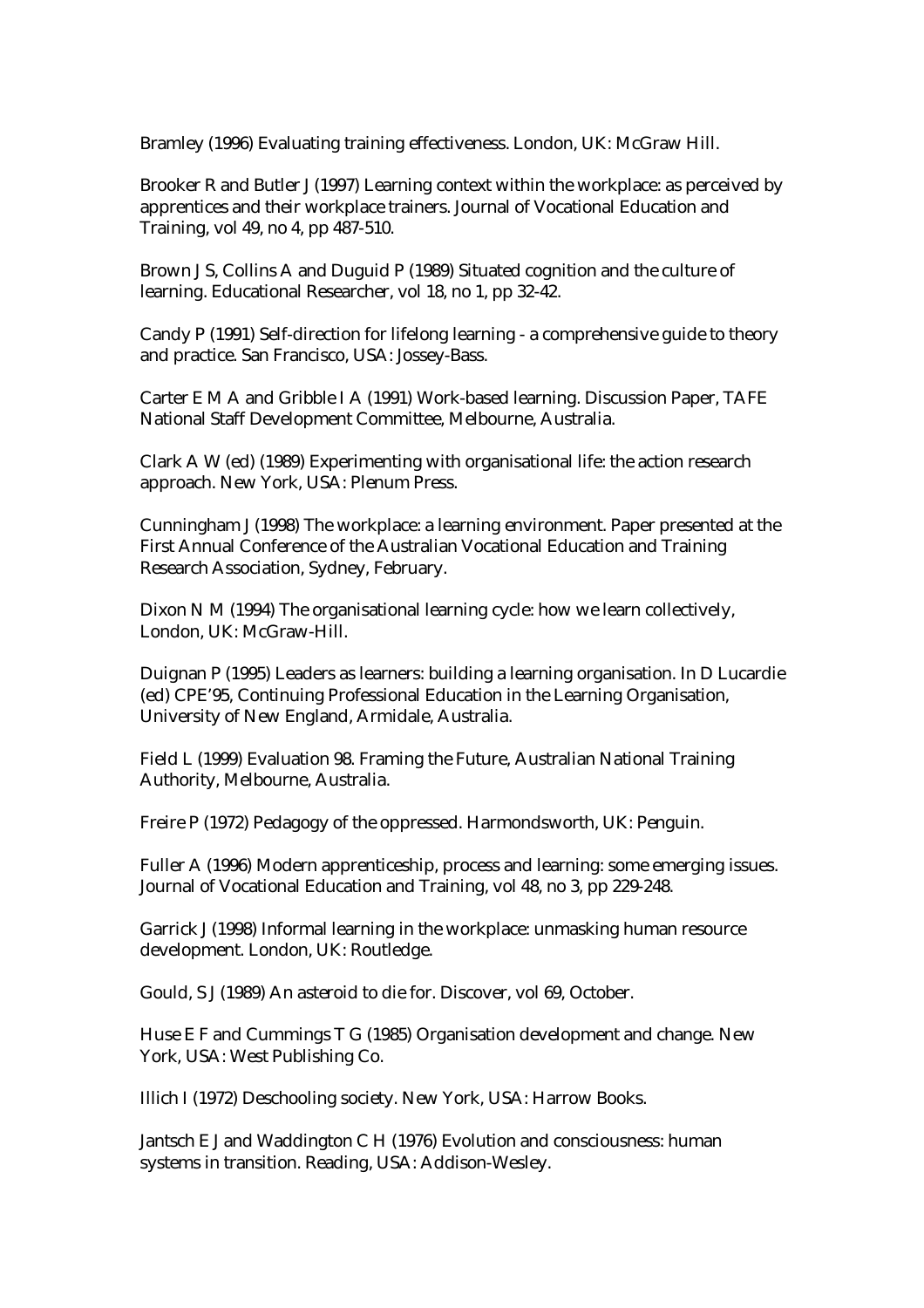Knowles M S (1985) Andragogy in action. San Francisco, USA: Jossey-Bass.

Kolb D A (1984) Experiential learning: experience as the source of learning and development. New Jersey, USA: Prentice-Hall.

Lave J and Wenger E (1991) Situated learning - legitimate peripheral participation. Cambridge, UK: Cambridge University Press.

Limerick D, Passfield R and Cunnington B (1992) Transformational change: towards an action learning organisation. Paper presented at the CAPSM Conference, Griffith University, Brisbane, Australia, 27-28 November.

Mabey C, Salaman, G and Storey J (1998) Human resource management: a strategic introduction. Oxford: Blackwell, pp 357-390.

Marsick V J (ed) (1988) Enhancing staff development in diverse settings. New Directions for Continuing Education. San Francisco, USA: Jossey-Bass.

Marsick V J (1987) New paradigms for learning in the workplace. In V J Marsick (ed) Learning in the workplace. London, UK: Croom Helm.

Marsick V J and Watkins K E (1990) Informal and incidental learning in the workplace. London, UK: Routledge.

Mather R, Simons M, Harris R, Guthrie H and Perkins K (1997) Research ANTA reports into professional development. Brisbane: Australia.

McLennan R (1989) Managing organisational change. New Jersey: Prentice-Hall.

Mezirow J (1981) A critical theory of adult learning and education. Adult Education, vol 32, no 1, pp 3-27.

Mumford A (1990) The individual and learning opportunities. Industrial and Commercial Training, vol 22, no 1, pp 17-22.

Mumford A (1995) Learning at the top. McGraw-Hill.

Mumford A (ed) (1997) Action Learning at Work. Aldershot, UK: Gower Publishing.

National Staff Development Committee (1995). Work based learning. A model for national staff development. Discussion Paper, ANTA, Melbourne, Australia.

Passfield R (1996) Action learning for professional and organisational development: an action learning case study in higher education. Unpublished PhD Thesis, Griffith University, Brisbane, Australia.

Pea R D (1993) Learning scientific concepts through material and social activities: conversational analysis meets conceptual change. Educational Psychologist, vol 28, no 3, pp 265-277.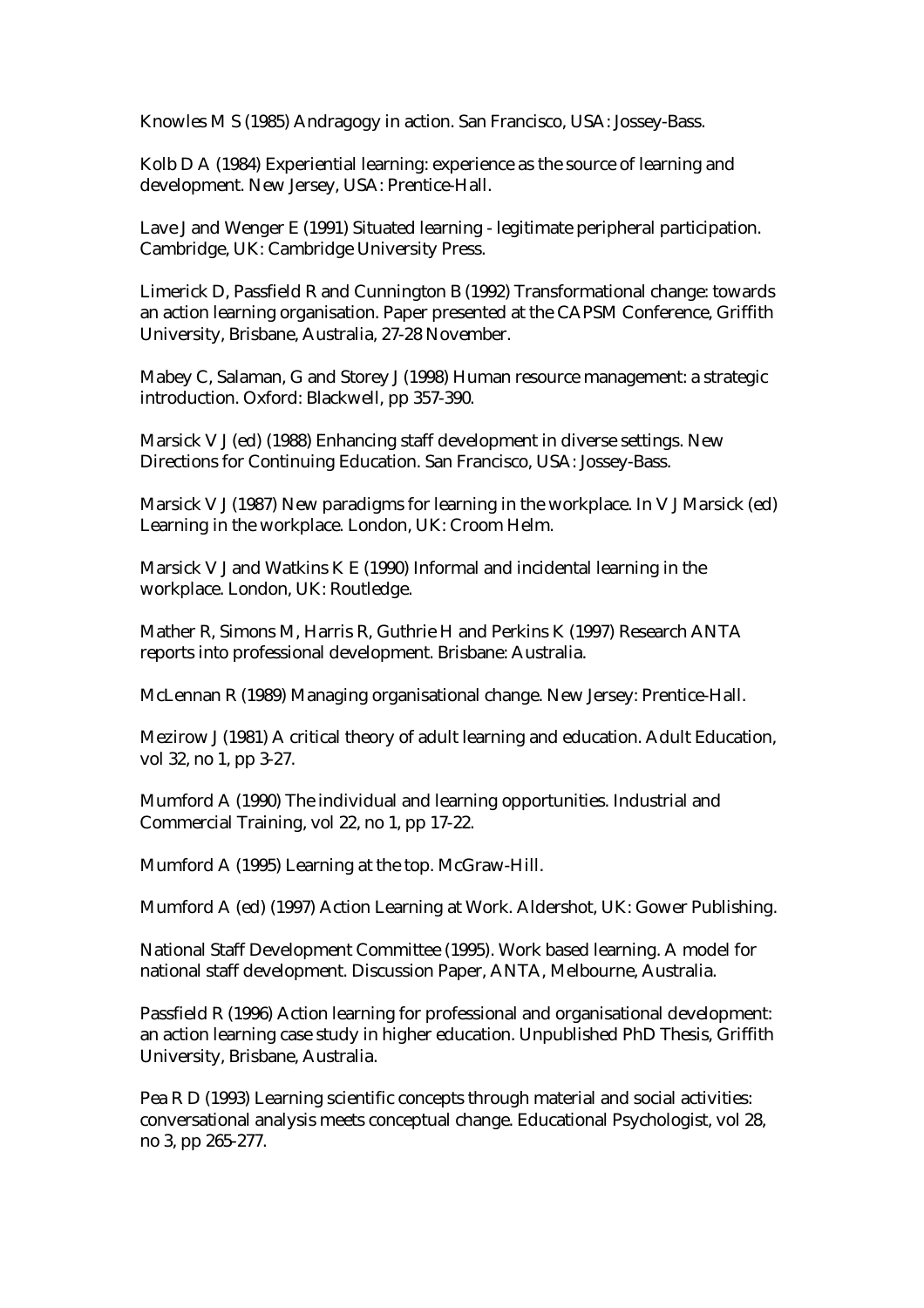Poell R F, Chivers, G E, Van der Krogt, F J and Wildemeersch D A (2000) Learningnetwork theory. Management Learning, vol 31, no 1, pp 25-49.

Revans RW (ed) (1982) The origins and growth of action learning. London, UK: Chartwell-Bratt.

Schon D A (1983) The reflective practitioner. New York, USA: Basic Books.

Schon D A (1987) Educating the reflective practitioner. San Francisco, USA: Jossey-Bass.

Senge P M (1990) The fifth discipline. USA: Doubleday Currency.

Smith A (1998) Training and development in Australia. Butterworths: Sydney.

TAFE National Staff Development Committee (1992) Work based learning, implications and case studies. Melbourne, Australia: TAFE National Staff Development Committee.

Vygotsky L S (1978) Mind in society - the development of higher psychological processes. Cambridge, MA, USA: Harvard University Press.

Ward P (1998) Innovations and research in professional development in vocational education and training: literature review. Sydney, Australia: NSW Department of Education and Training.

Wegner E C (1998) Community. In E C Wegner (ed) Communities of practice: learning, meaning and identity. Cambridge, UK: Cambridge University Press, pp 72- 85.

Wegner E C and Snyder W M (2000) Communities of practice: the organisational frontier. Harvard Business Review, vol 78, no 1, pp 139-145.

Young S. (2000) Managing long-term impacts of short-term projects. AVETRA Conference, Canberra, March.

Zuber-Skerritt O (1992) Professional development in higher education: a theoretical framework for action research. London, UK: Kogan Page.

#### **Contact details**

*John Henry*  Ph: +61 3 5227 2073 Email: jah@deakin.edu.au

*John Mitchell*  Email: johnm@jma.com.au